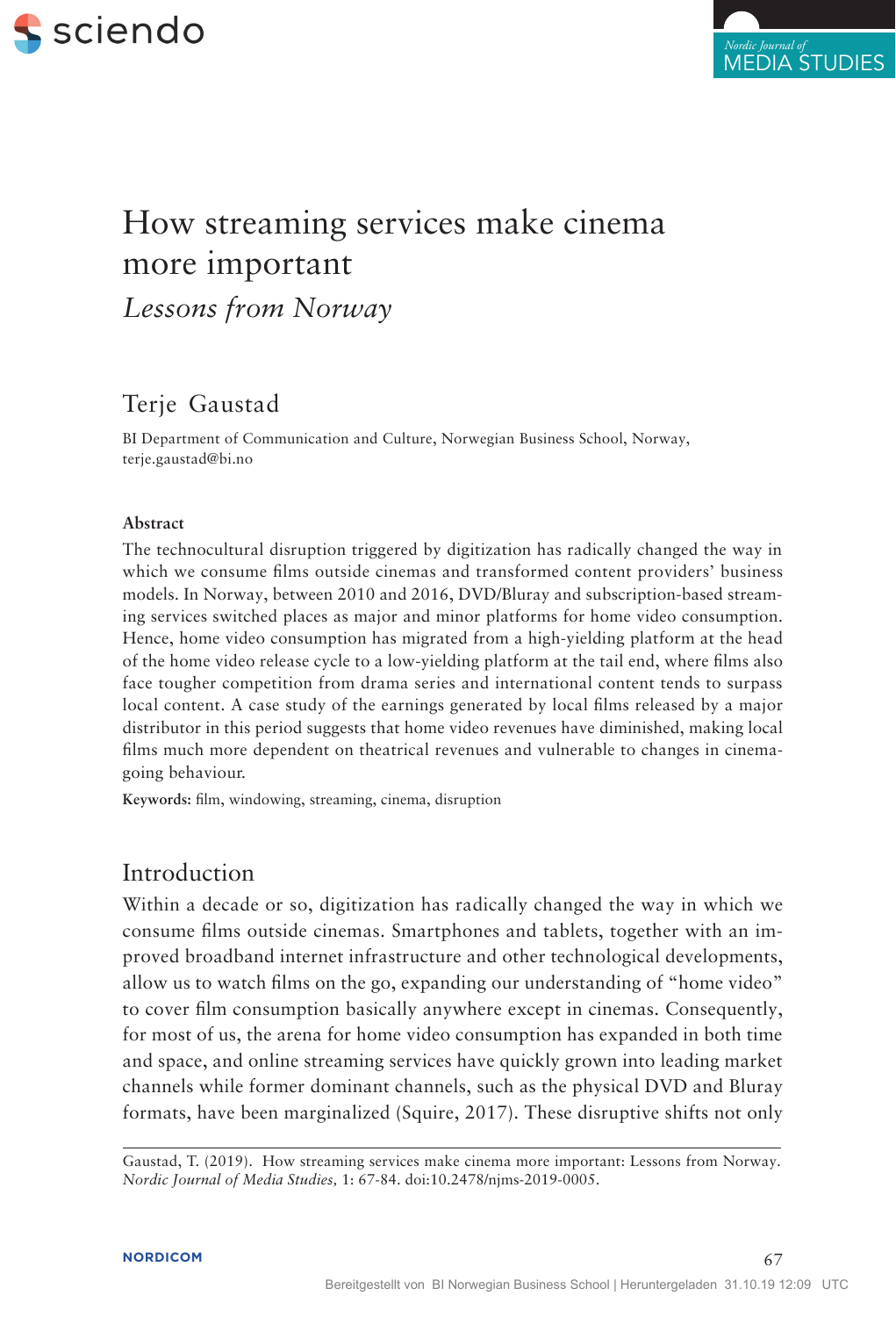affect the distribution market channels but have major ripple effects across the whole audiovisual value system on producers with talent and crew in the other end. The new channels operate with different business models from the old ones, so, when viewership moves from one to another, the change is felt economically by content providers. Most have been forced to reconsider not only their channel strategies but also what they produce and how the production is financed. Consequently, technology is changing not only *how* we consume but also *what* we consume, and the disruption is thus best described as technocultural (Burger, 1961; Penley & Ross, 1991).

The effects of this technocultural disruption on feature film production in Norway were examined in a white paper to the Norwegian Ministry of Culture in 2018 (Gaustad et al., 2018), of which the overall objective was to identify how digitization has affected revenue streams for films and drama series made available in the Norwegian market. In this article, I analyse the key results regarding local feature film distribution and consumption, and my analysis draws primarily on theories for value creation and capture, including the value system (Porter, 1985) and windowing (Owen & Wildman, 1992) models. The objective is to understand better how the revenue streams from local feature films have changed and the implications for the future production and consumption of local films.

For film producers generally, one problem resulting from the shift in home video consumption is that it has migrated from high- to low-yielding channels. Films are normally distributed following a windowing model (Owen & Wildman, 1992), whereby they are released sequentially to different channels according to the income that each can generate, from high to low. In recent years, audiences have migrated from DVD and Bluray, a high-yielding window at the head of the home video cycle, to subscription-based streaming services, a low-yielding window at the tail end. Consequently, in these new channels, more viewers receive fewer fresh products in the form of feature films, and this contributes to tilting the competition for viewers' time and attention in favour of drama series, which often have a streaming service as their premier window (Agger & Mortensen, 2016).

Moreover, since the new channels often have different geographical footprints from the old ones, the implications differ between internationally and nationally oriented producers. For producers in smaller national markets, like Norway, an additional challenge may be the lesser emphasis on local content in new channels. In most markets, the shift in consumption towards subscription streaming services means a greater presence of large global services. These are likely to prioritize content with a broad international appeal that attracts viewers in all the territories where the service is offered. If so, a negative economic impact from the distribution disruption is likely to be felt more strongly by smaller, local content providers than by the larger, internationally oriented ones.

Together, the challenges facing smaller, local content producers following the digitization of the home video market may cause concern about national film production, which in most countries is an important element of cultural policy,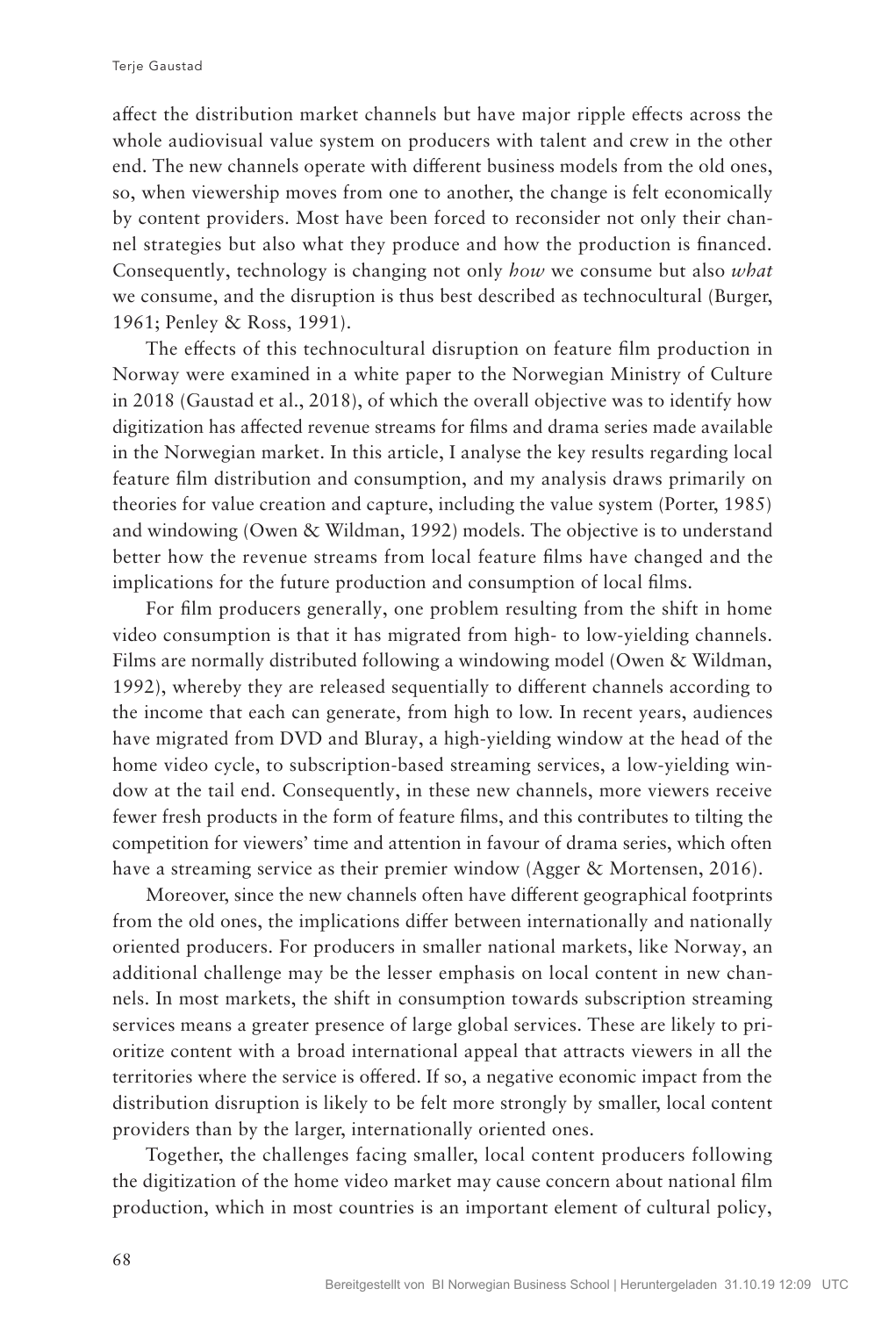as it adds diversity and both reflects and shapes national identities (Murschetz et al., 2018). Despite generous state finance institutions (Kanzler & Talavera, 2018), most producers are dependent on market revenues to finance new projects (Gaustad, 2009). A drop in home video revenues will have consequences for producers' ability to finance new productions, unless the drop is compensated for by higher theatrical revenues or state support.

While there is a significant amount of empirical literature on the effects of film consumption migrating to non-yielding channels, such as pirate downloading and streaming platforms, migration to low-yielding channels, such as subscriptionand advertising-financed streaming services, have received less attention. The first stream of research has addressed audience migration to unauthorized distribution channels, which generates no direct revenues for content producers (see e.g. Bai & Waldfogel, 2012; Herz & Kiljański, 2018; Rob & Waldfogel, 2007). As early as 2007, the international film industry losses due to piracy were estimated to exceed \$3 billion annually (De Vany & Walls, 2007), and most studies have concluded that piracy inflicts significant losses on content providers. The effects of audience migration to low-yielding channels may be similar, but less extreme, for any given amount of migration. However, since the volume migrating to legal low-yielding channels is likely to be larger than that migrating to mostly illegal non-yielding platforms, the technocultural effects may still be stronger.

Understanding the technocultural effects of migration to low-yielding channels is important both for strategy and for policy. Unlike piracy channels, these channels are used within content providers' control and authorization, employed as conscious, deliberate parts of their windowing strategies. Therefore, content producers retain the option not to license their films to low-yielding channels if they believe that the total revenues could be higher from keeping them exclusive to higher-yielding channels. In effect, there is then a trade-off between availability and earnings. Limiting availability may increase earnings at the expense of local films' presence in popular streaming services. Making the films available through these services may, on the other hand, reduce the overall earnings and thus the producers' ability to finance new projects.

To gain a clearer understanding of how the shift in consumption to low-yielding channels has changed the revenue streams from local feature films, I look at the changes in the Norwegian market between 2010 and 2016. Within this period, DVD/Bluray and streaming services switched places as the platforms generating the most and least revenues from home video consumption. What is the effect on producers' overall market revenues, on the distribution of revenues between the theatrical and the home video market and on the earnings from each market channel within the home video market? The economic implications for local film producers are not immediately observable, as they are obscured by the project-based organization of film production and distribution, but a case study of a major Scandinavian distributor revealed major shifts in revenue streams between market channels for local films in the study period. The results suggest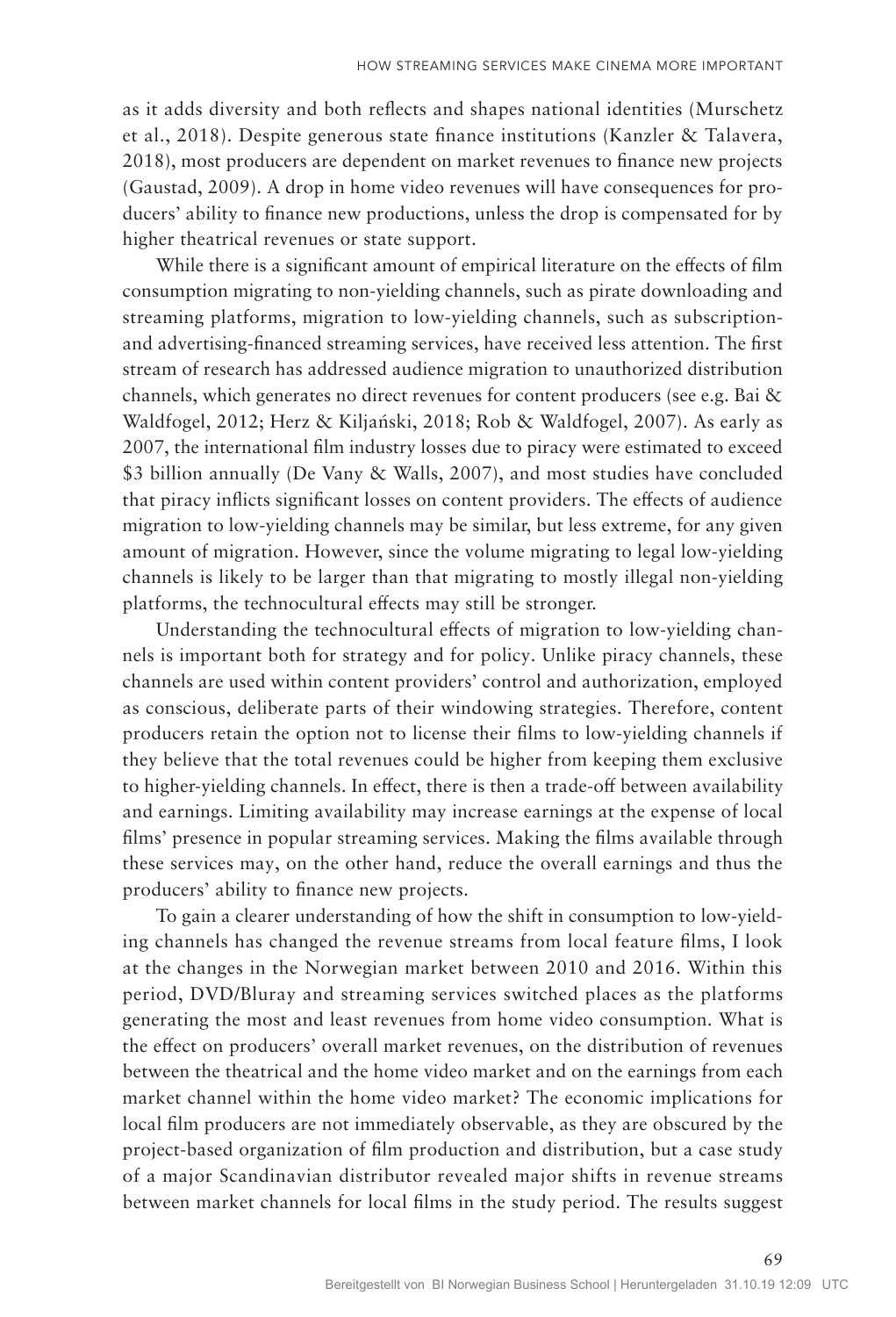that subscription streaming channels generate few revenues for film producers and that the home video market as a whole has declined, making film producers more dependent on the revenues from their premier window, cinema releases.

The rest of the article is organized as follows. The next section reviews the literature on value creation and capture models in the film industry. Then I present a model of key functions and transactions between producers and audiences, exposing the key money and product/service flows. The case study method and data collection are then described and the results and data analysis are presented. The final sections provide discussions of the implications and conclusions.

# Feature film value creation and capture models

The film industry's value creation logic is basically that of transforming various creative and humdrum inputs into products in the form of films (Caves, 2000). All the required activities typically take place in a mostly sequential interlinked chain of firms, from producers at one end to cinemas and other outlets at the other. The most common industry division used in both practice and literature is to divide the process into three main sectors according to their functions: production, distribution and exhibition (Finney & Triana, 2015; Hadida, 2009; Litman, 1998; Wasko, 2003). At each stage, value is added to a film project. Production starts with a concept and joins the script, director, actors and numerous other elements into a complete viewable product. Distribution adds marketing to build a potential audience and licenses films to make them available through various market channels. Exhibition, containing all these market channels, presents and makes films available to end consumers.

A film's value, as experienced by an end consumer, is dependent on the work carried out in all the sectors, such as the quality of the production, a good fit between the expectations created through marketing and the film itself and an enjoyable presentation in the form of comfortable cinema seats or uninterrupted streaming. In this chain, which is considered to be vertical in value system terms (Porter, 1985), products flow downstream from production to exhibition, while money flows upstream from exhibition to production, creating a circular flow of products and money.

Some firms may fit perfectly within a sector, while others may not. Some may only cover certain functions within their sector, for instance producers that only develop new projects but turn to others for physical production. Others may overlap sectors and are therefore considered to be vertically integrated. A producer may, for instance, extend into distribution if it carries out some of the marketing and licensing for its films. New global subscription streaming services, such as Netflix and Amazon, often extend partially into both distribution and production for some of their products, reaching a high level of vertical integration.

In Norway, the term "content provider" is usually associated with producers. However, the producer–distributor alliance may fit better. Producers and dis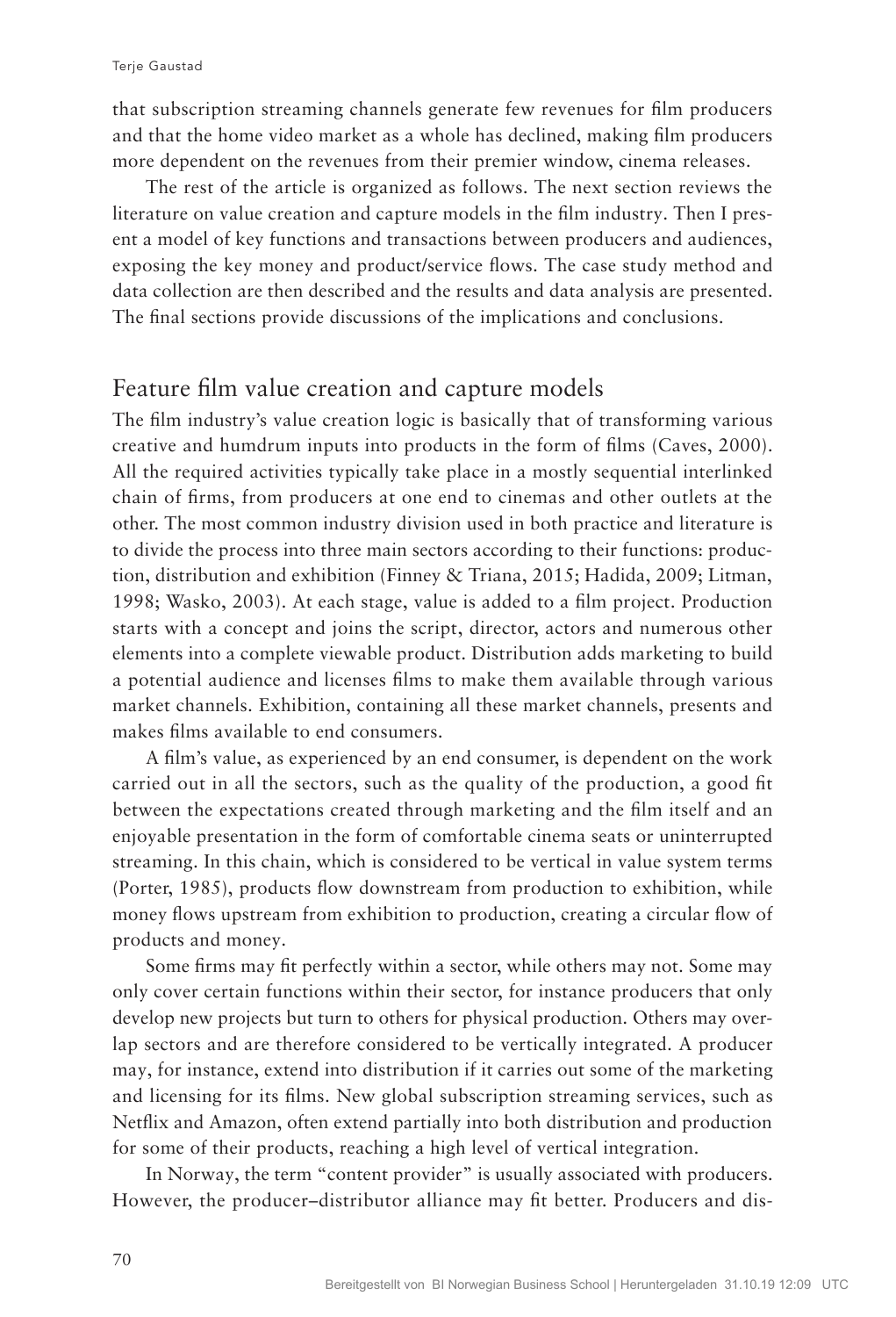tributors typically collaborate closely when creating the value of a film project. Together they create a product and image that may best be understood as a brand (Gaustad, 2013; Hennig-Thurau & Houston, 2019). They normally sign a contract before a project enters production, and distributors may influence production decisions and producers' distribution and marketing decisions. In fact, the Norwegian Film Institute, which is the main source of public funding for Norwegian films, requires a distributor to be attached to a project before production funding is granted to the producer. Distributors typically carry marketing investments in a film, and they are the biggest private contributor to production finance (Gaustad, 2009; Gaustad et al., 2018; Ryssevik et al., 2014). The alliance and common faith of a producer and distributor with regard to any specific film project are reflected in the common use of revenue-sharing contracts, through which a producer receives a share of the distributor's revenues from the exploitation of the film (Baumgarten et al., 1992; Gaustad et al., 2018). Moreover, distributors are the suppliers to which buyers in the exhibition sector normally turn for films, with the exception of TV channels, which often license films directly from producers. Considering distributors as content providers is also in line with our thinking of major Hollywood studios as content providers, as they are primarily distribution companies (Gaustad, 2013).

Windowing models concern the licensing of films to various market channels in the exhibition sector. Films are licensed to be made available to consumers in different markets in succession, and the price paid by a consumer will be the highest in the first window and then gradually decrease in the following windows, the purpose of this price discrimination being to maximize the revenues from any single film (Owen & Wildman, 1992). Consequently, a film becomes more extensively available to the market over time as it reaches new sets of consumers with lower willingness to pay in each consecutive window (Lehmann & Weinberg, 2000). Transformations in the way in which content is distributed and consumed require adaptation in windowing models (Doyle, 2016). However, finding the optimal timing of each window is demanding, and empirical research has shown contradictory results (Ahmed & Sinha, 2016). This is partly because of conflicting interests. Producers and distributors of theatrical films may for instance increase the total earnings by reducing the length of the theatrical window and bringing home video releases forward, but, as this would have devastating effects on cinema owners, they naturally resist (Hennig-Thurau et al., 2007).

In addition to the availability and timing of each window's release, producers and distributors must consider the impact of success factors, which will vary across windows. For instance, the distribution intensity and date of release have been found to have a significant impact on theatrical revenues but not on secondary home video releases (Hennig-Thurau et al., 2006). There is also interdependence between windows and between performance and resource allocation (Elberse & Eliashberg, 2003). Windows are interdependent in that the results in primary windows have ripple effects in subsequent windows. A film's theatrical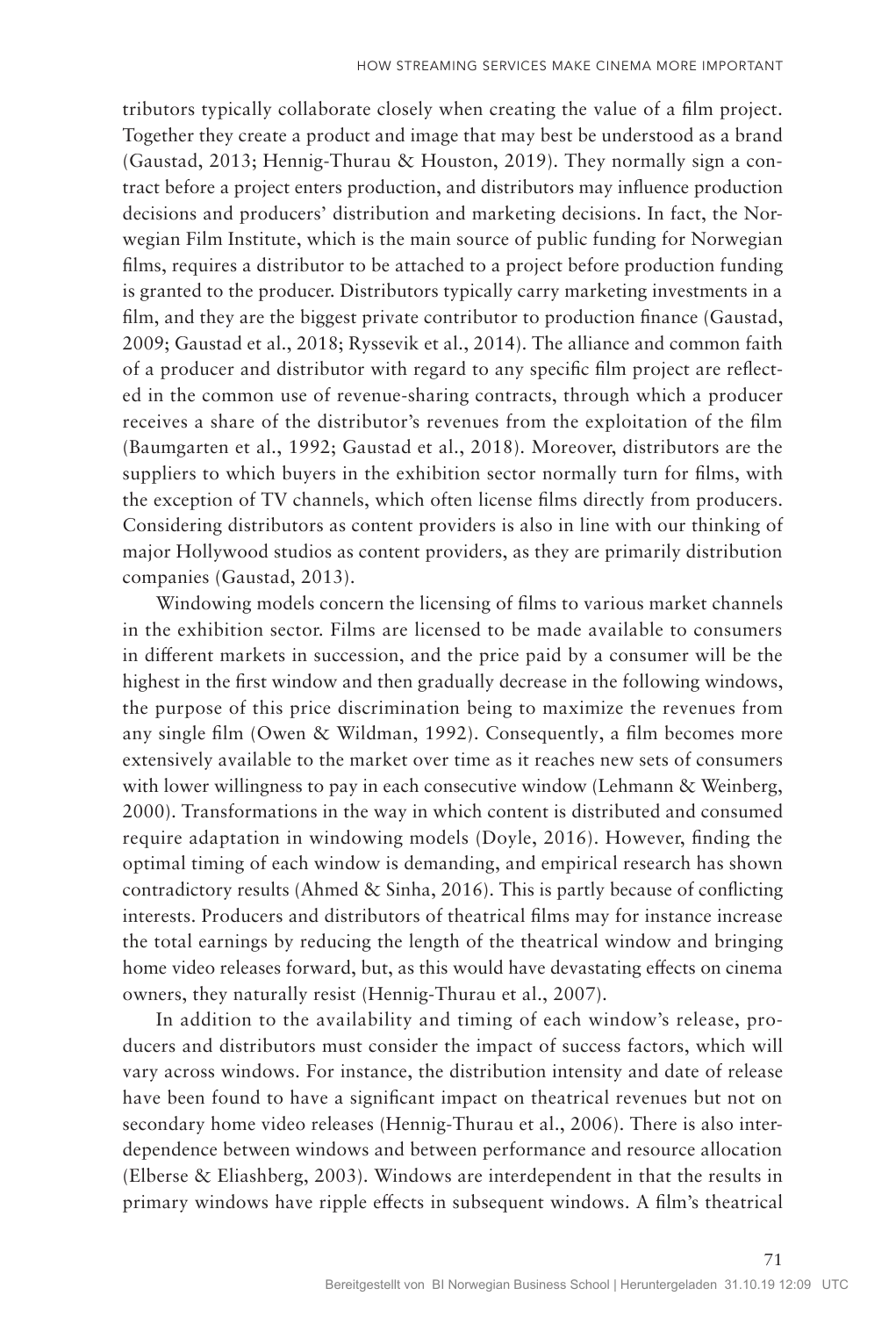opening weekend performance will generally affect both the length and the width of its remaining cinema release and its performance, and thus its value, in subsequent windows. In addition, strong openings typically encourage distributors to allocate more resources to the remaining release cycles (Hennig-Thurau et al., 2006).

# Product and money flows

Combined, the value chain and windowing models provide the basis for our understanding of how value is created and captured in the film industry. On this basis, more detailed and bespoke models can be developed to track the product and money flows, guiding our analysis of the effect of consumption shifts between market channels on content providers (Benjamin, 2017). In the film industry, "product flows" will naturally also include a number of services, from story consulting and casting in the production sector to ticket sales and cleaning in the exhibition sector. Tracking product and money flows implies that a model is transaction oriented. We are seeking to map not the economies of production, distribution or streaming companies but the exchange of films and money between these and consumers. The analysis follows John R. Commons (1934) and Roald H. Coase (1937), who identified the transaction as the ultimate unit of economic activity.

Figure 1 below shows a schematic model for the current Norwegian film industry, based on a model developed by Hollywood's pioneer economic and financial analyst Art Murphy (1995). Functions are represented by boxes and money flows by arrows. For simplicity, product flows are not drawn with separate arrows but follow the money arrows in the opposite direction.

Products flow down from filmmakers and producers, at the top of the model, through distributors and a number of market channels in the exhibition sector to the audience. Money flows back up: in the form of consumer payments to various market channels, in the form of licensing payments to distributors and finally according to sharing contracts between distributors and producers. Producers may also pay profit participation or royalties to filmmakers, but most payments from producers are in the form of salaries and fees.

Since many of the payments follow the succession of product flows, there are financing requirements throughout the value system but with a greater demand for financing as one moves upstream, since this is where both the costs per film and the time gap between products and services delivered and consumer payments are the greatest. There will normally be years between a producer's payments to filmmakers and the consumers' payments to the market channels at the tail end of the windowing cycle. However, since the primary concern here is the shifts in consumer spending and revenue streams, public and private investor payments and repayments are omitted from the figure to keep matters simpler.<sup>1</sup>

To map the shift in consumer spending and the implications for revenue streams, the following market channels are included from the exhibition sector: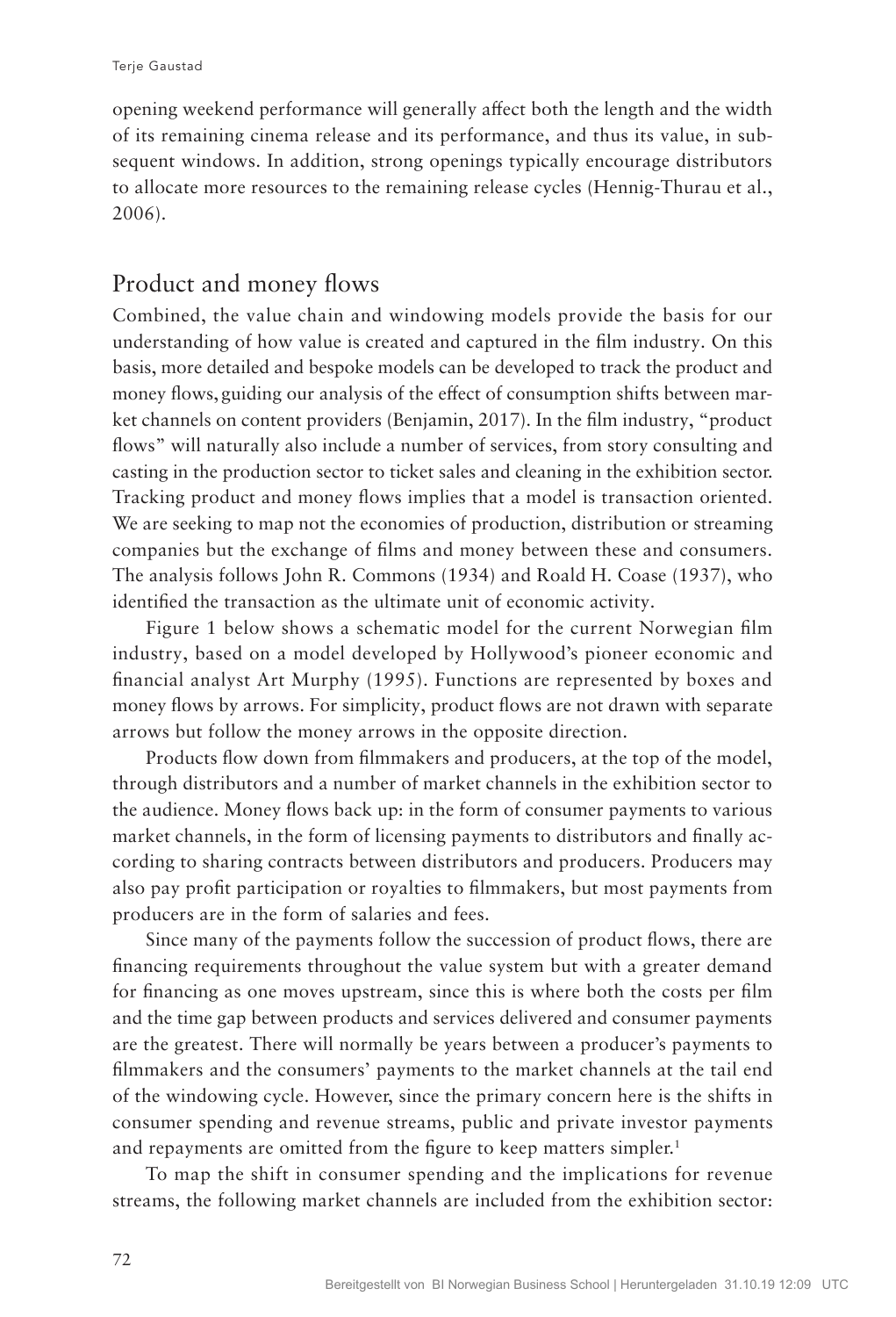

Figure 1. Product and money flows in the Norwegian film industry

*Comment:* Revenues flow from consumer payment at one end to filmmaker fees and salaries at the other, while products and services follow the same arrows in the opposite direction. Public support, private investments and payments to and from copyright collectives are omitted.

cinema, physical home video (DVD/Bluray), digital home video, television and piracy. Digital home video represents key disruptive services in the study period and is here divided into three major types of streaming services: electronic sellthrough (EST), transactional video on demand (TVOD) and subscription video on demand (SVOD).2 First, EST services allow consumers to purchase films, typically on a film-by-film basis. EST is the streaming equivalent to DVD/Bluray sell-through. It gives consumers permanent access to the films that they buy. Second, TVOD services allow consumers to rent films for a limited time, often for 24 to 48 hours, also on a film-by-film basis. It is the streaming equivalent to the DVD/Bluray rental market. Finally, SVOD services allows consumers to purchase access to a library of films and other content for a limited time, typically on a monthly basis. SVOD services may be seen as time-shifting on-demand versions of the more traditional pay TV channels. Sometimes the prefix "premium" is used to indicate that an SVOD service is placed higher up in the content windowing sequence, thus offering films and series that have only previously been released on DVD/Bluray and/or EST and TVOD services in the home video market and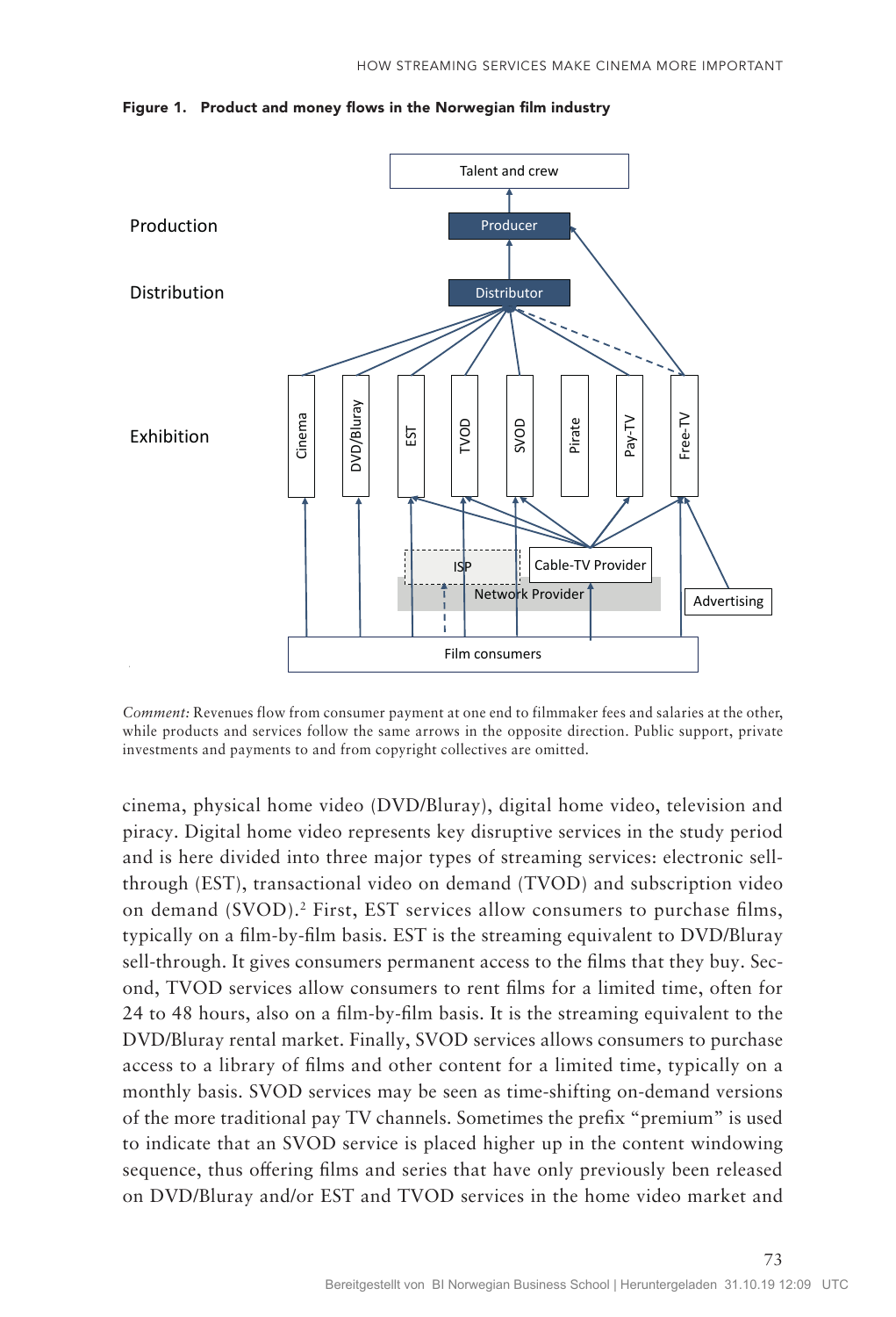not yet on TV channels.

All three types of streaming services may be offered over the top (OTT), which means that they are directly available to all consumers on the internet, or they may be offered through and exclusively by a cable TV provider.<sup>3</sup> Some cable TV providers also include OTT services in their bundles, and internet service providers (ISP) may include OTT SVOD services with their monthly broadband subscriptions.

Consumers' payments for pay TV channels are made via their cable TV provider, and their bundles include free TV channels. Consumers also pay for what we consider to be free TV in the form of compulsory license fees to the public service broadcaster and, indirectly, by spending time watching advertising, which generates payments from advertisers to the channels.

Piracy is also included as a market channel in the model, since it represents an unauthorized channel that is used by some consumers to access films. However, piracy services seldom require consumer payments and never generate any revenues for content providers, so no arrows connect this market channel with the system of money flows for feature films.

## Distribution case study

The money flows from film consumption that are split by consumers through various market channels are mostly joined again when they reach distributors (see Figure 1 above), and this is therefore a good point for measuring the economic effects of channel disruptions on content providers. As revenue data are not publicly available and typically confidential, they must be collected from channels or distributors. Due to scope and scale economies in film distribution (Waterman, 1993), the market is typically dominated by a small number of distributors. In Norway, the five largest film distributors account for more than 85 per cent of theatrical revenues (Film  $\&$  Kino, 2018) and therefore also a similar share of the home video market for theatrical films. Case studies on any of these would thus provide valuable insights into the changing revenue streams.

The alternative would be to access revenue data directly from producers. However, with the exception of some television license fees going directly to the producer, the distributor typically collects film rental from cinemas as well as royalties and license fees from home video channels on behalf of the content provider alliance of producer and distributor. Before sharing these revenues with producers, distributors normally deduct distribution fees, which vary between market channels, as the required licensing and marketing work is different from channel to channel, and recoup their marketing investments (Baumgarten et al., 1992; Gaustad et al., 2018; Haimoff, 2017). Therefore, shifts in the revenue streams between market channels are often measured better and more precisely in distributors' than in producers' earnings. Distributors also act as aggregators, distributing films from a number of producers. To gain access to revenue data for the films collected by one distributor at the producer level, one would have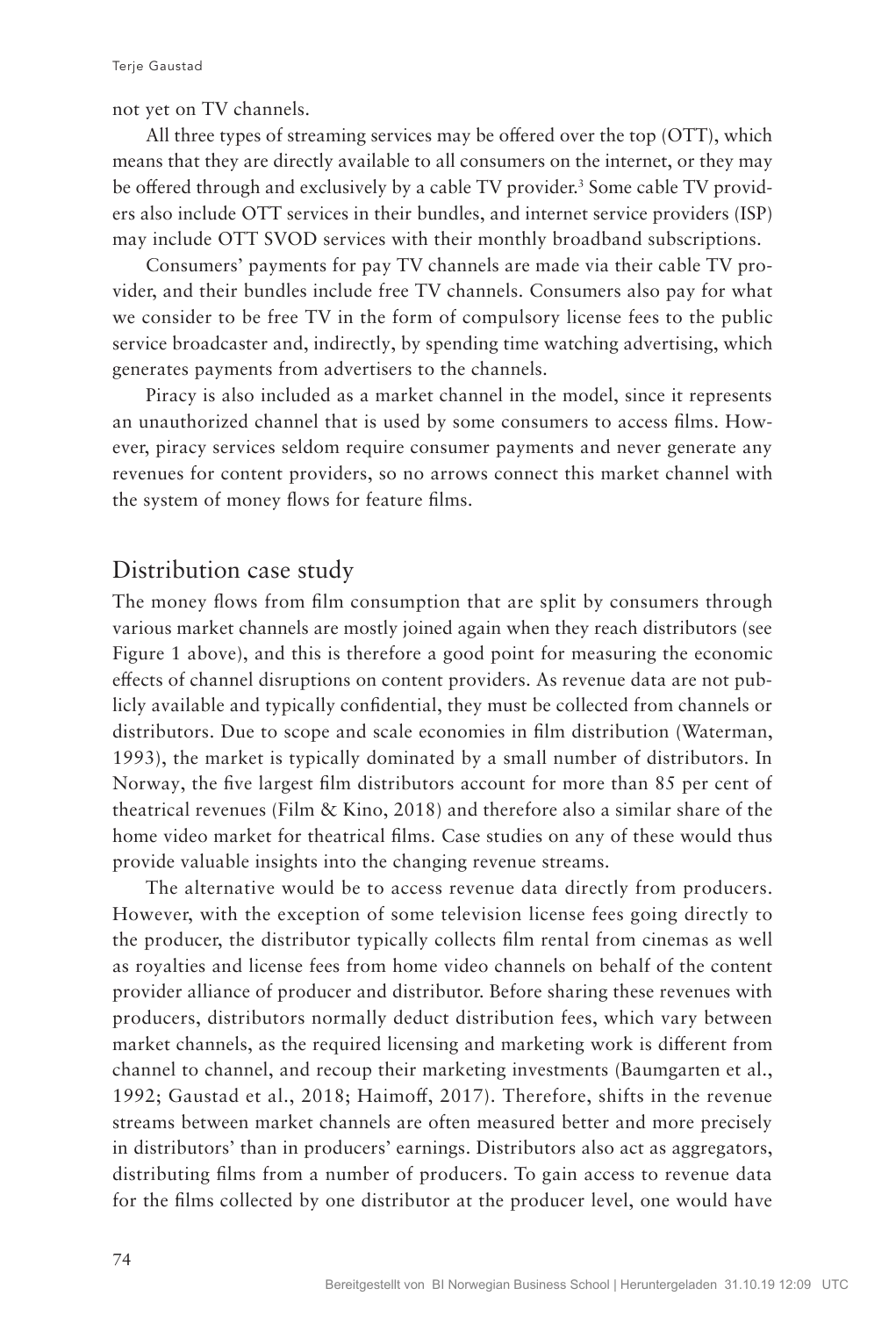to access data from a number of producers, which may also have different accounting systems. Overall, this favours distributors for case studies of shifting revenue streams.

In Norway, local films are predominantly distributed by two major Scandinavian distributors, Nordisk Film Distribusjon and SF Studios, both of which are among the top-five distributors. Since, in the current setting, we are primarily interested in the conditions for local films, these were the prime candidates for a case study. For my work on the government white paper (Gaustad et al., 2018), each company provided different data that, when combined, offer a rich insight into the overall dynamics of the industry. One provided revenue data for each Norwegian theatrical feature film that it had released from 2010 to 2016. The data were provided on a film-by-film basis and showed revenues divided by the following market channels: theatrical, DVD/Bluray, EST/TVOD, pay TV and SVOD. Revenues from free TV were not included, as these rights are typically licensed directly by the producer, not via the distributor. The other company provided data on an aggregated level for all its Norwegian films in 2016, and these were used as a reference case to check for conflicting patterns with the main case.

The revenue data from the main case distributor were anonymized in two ways before being delivered to us. First, film titles were not included. Each film was only identified by the release year and by classification as a smaller, medium or larger film in terms of cinema admissions. Second, revenues were not provided in absolute figures but through an index whereby the average theatrical revenues for all 2010 and 2011 films were set to 100. Thus, if, for instance, one of the 2016 films was listed with theatrical revenues of 200 and combined EST and TVOD revenues of 80, it would mean that it had earnings from cinemas equal to double the 2010/2011 average and EST/TVOD revenues, equal to 80 per cent of the 2010/2011 theatrical average.

The quantitative data were supplemented by interviews with executives from both companies. Semi-structured interviews were carried out ahead of the quantitative data collection to identify major trends and appropriate data categories and following the first data analysis to discuss the results. The data triangulation, accomplished through the use of both qualitative and quantitative data, as well as a reference case, increased the validity of the quantitative findings (Eriksson & Kovalainen, 2008; Yin, 2014).

#### Empirical evidence

Before turning to the case study results on content provider revenue shifts, I examine the changes in consumer behaviour during the study period. The migration of consumers between market channels was surveyed from numerous sources and documented in the government white paper (Gaustad et al., 2018). We do not have numbers for local feature film consumption alone, but Figure 2 below shows the development of the market shares in terms of consumer spending on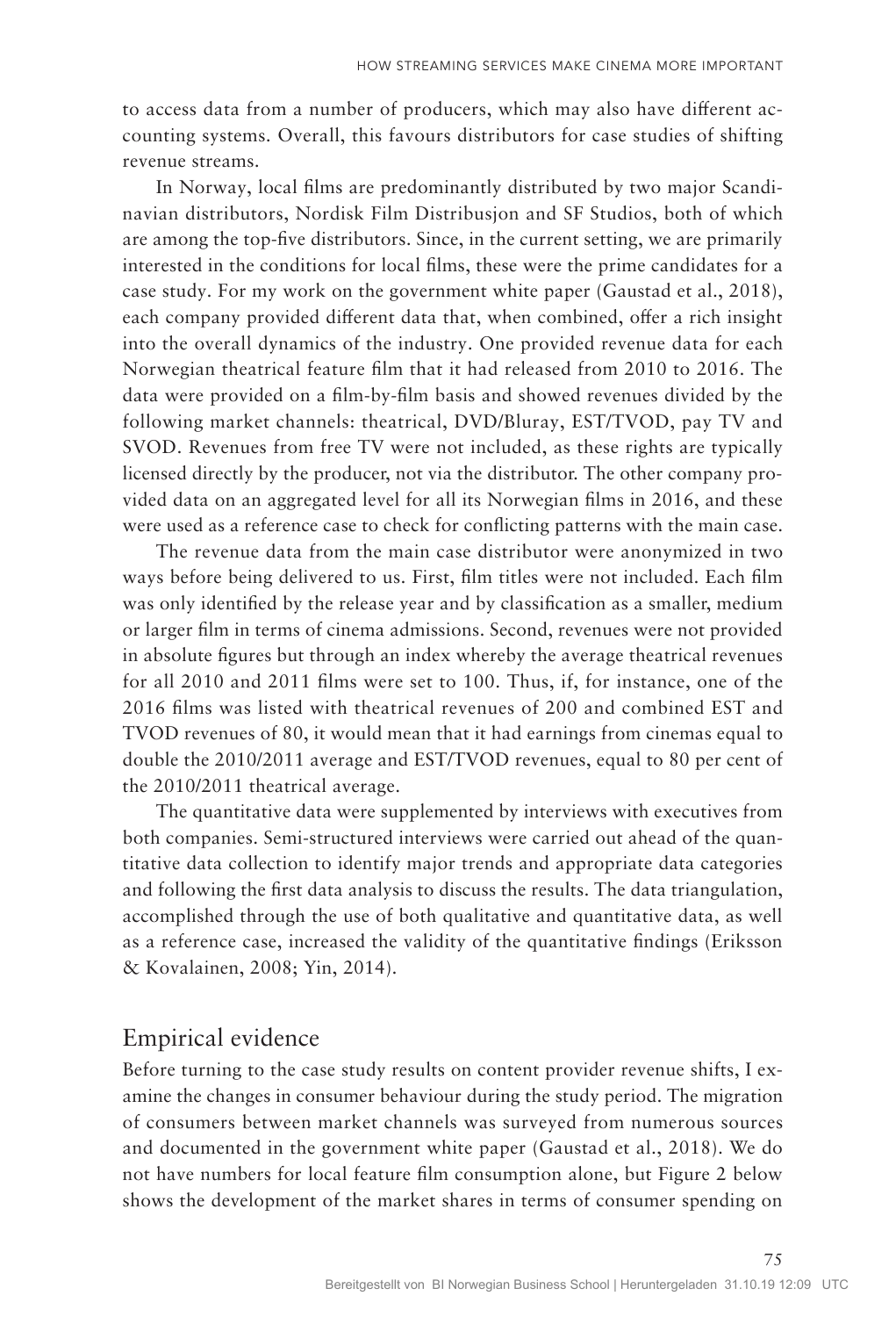films and drama series between channels for the period from 2010 to 2016. As series are largely absent from cinemas but dominate SVOD and TV consumption, these numbers are somewhat skewed in terms of spending on feature films. Furthermore, since both local and international films and series are included, the accurate consumption of local content is obscured. For instance, in 2016, the overall local share of films and series was 13 per cent, but it made up as much as 29 per cent, 24 per cent and 18 per cent for the public broadcaster, cinemas and DVD/Bluray, respectively, and as little as 8 per cent and 5 per cent for pay TV and SVOD (Gaustad et al., 2018). However, Figure 2 shows accurate trends in film and series consumer migration between the market channels and thus provides a good picture of the changing market conditions for local film.



Figure 2. Market shares of consumer spending on films and drama series in Norway over time (per cent)

We can see that cinemas retained a relatively stable share of between 18 per cent and 23 per cent of the market. However, the dominant home video platform in 2010, DVD and Bluray, which then held a market share of 34 per cent, was diminished to only 5 per cent in 2016. During the same time period, SVOD grew from 1 per cent to 31 per cent and claimed the position as the dominant channel. Consumer spending on SVOD services experienced a major increase around 2012, when Netflix was launched in Norway. The other streaming services, EST and TVOD, which mainly offer films for purchase and rental, also increased their market share over the period but at a much slower pace. From a combined share of 1 per cent in 2010, it increased to 6 per cent in 2016, just overtaking DVD and Bluray. Cable TV providers' share of the market was increasing and stable until 2014 but then declined through 2016. The decline is in line with the international trends of "cord-cutting" and "cord-shaving", meaning that some consumers cancel or reduce their cable TV packages in favour of OTT services.

*Source:* Gaustad and colleagues (2018).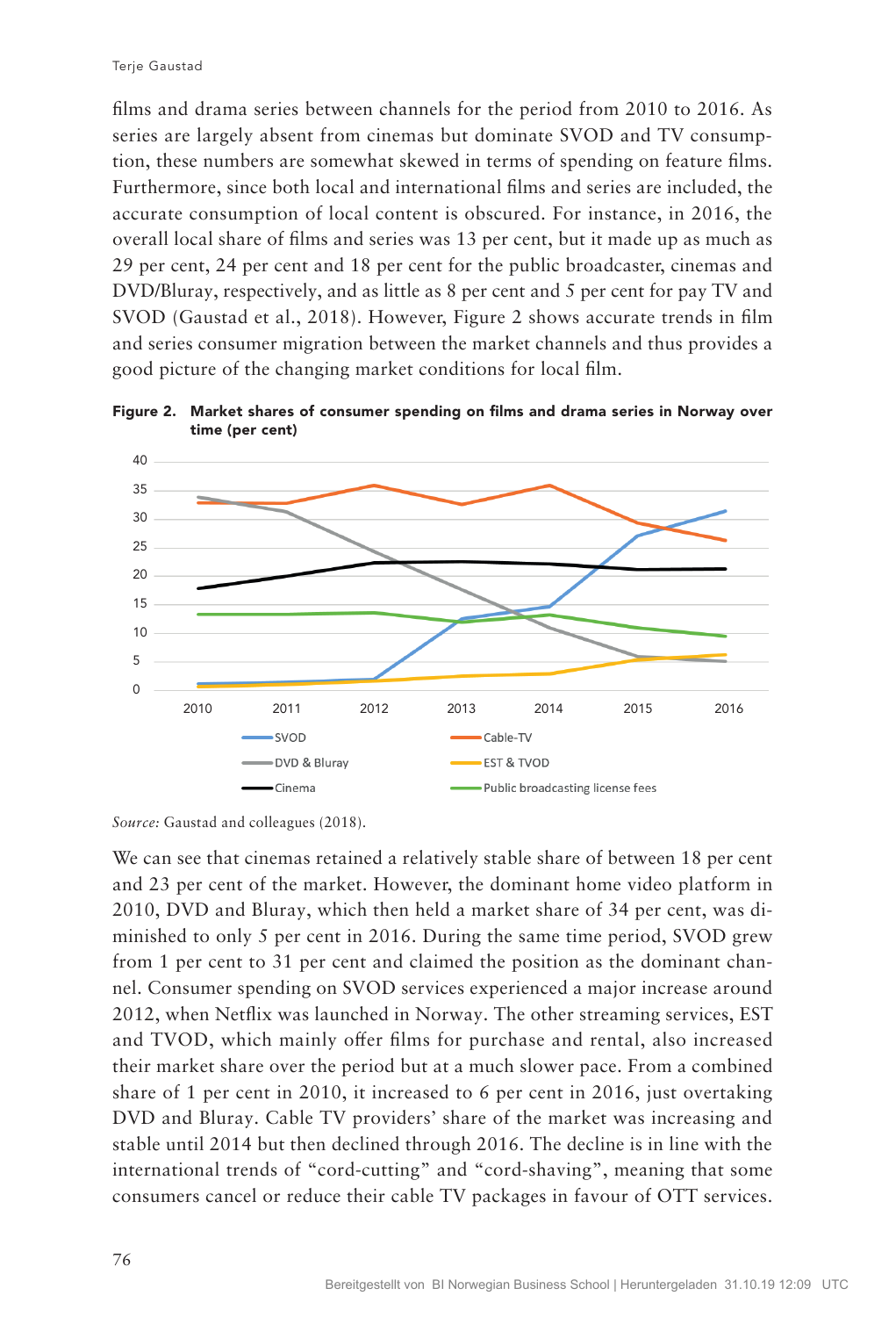However, some have argued that the growth in OTT services will outweigh the cord-cutting and -shaving so that the combined cable TV and OTT market will expand (see e.g. Samit, 2015), and the relatively modest decline in cable TV against the strong growth in SVOD shown in Figure 2 supports this theory. As shown in Figure 1, cable TV payments cover both free and pay TV channels but also include the EST, TVOD and SVOD services carried by the cable TV provider. The final category included in Figure 2 is consumer spending on compulsory household license fees to the public broadcaster, NRK. It declined slightly from 13 per cent to 10 per cent, while the license fee increased marginally above inflation (MedieNorge, 2018).

That the main trend of migration from DVD/Bluray to SVOD represents a shift from the head to the tail of the home video windowing cycle is illustrated in Figure 3 below. It shows the typical release and availability patterns of films released by the main case distributor, with an overlying graph indicating how a film's price and value diminish following its initial release. DVD/Bluray, and their streaming equivalents EST and TVOD, represent the first and highest-priced home video market channels. While films typically remain available through these channels, most revenues are typically generated up front in their exclusive window of four to twelve months following the theatrical release, before the films are released in the pay TV and premium SVOD windows. The catalogue SVOD window is placed at the very end, following the free TV window and usually starting 36 months after the theatrical premiere, and it is the lowest-priced window.





*Comment:* Windowing model for the sequential release cycle of films, with an overlying graph illustrating a film's diminishing market value over time.

As may be expected when consumption shifts to a low-priced channel with a small share of local content, the distributor case study data suggest that local content providers' revenues have not followed the same trends as consumer spending. The developments in revenue shares by market channels are shown in Figure 4 below.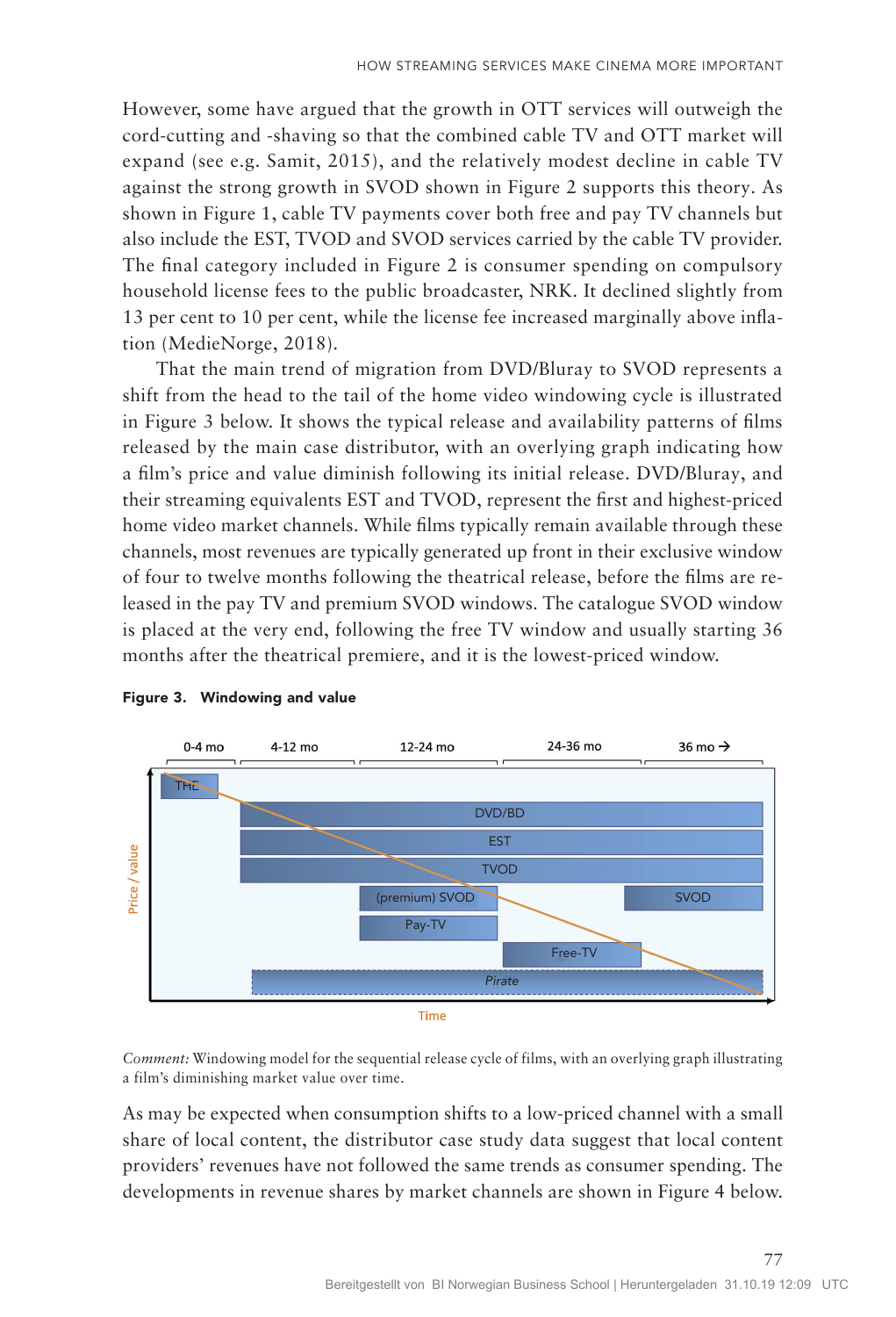

Figure 4. Share of the total market revenues per channel for the case distributor's Norwegian films over time (per cent)

*Source:* Gaustad and colleagues (2018).

Throughout the analysis, film data were merged and categorized into two following years to reduce the divergence due to single titles by creating larger categories. For films released by the distributor in 2010 and 2011, the revenues from DVD/ Bluray equalled the theatrical revenues. Each market channel accounted for 43 per cent of the total market revenues. For the 2015/2016 films, the DVD/Bluray share was reduced to 11 per cent. Now EST/TVOD was the home video channel generating the most revenues, yet it contributed only 13 per cent of the total revenues. Consequently, cinemas generated 66 per cent, or about two-thirds, of the average film's revenues. In other words, on average, the theatrical market generated about five times the revenues of the highest-grossing home video channel. The SVOD market, on which consumers spent the most for films and series, generated only 2 per cent of the market revenues for the distributor's local 2015/2016 films, an increase of half a percentage point from the 2010/2011 films.

The development of the relative weight of the theatrical and home video markets for the distributor's local films throughout the period is illustrated in Figure 5. It shows the total home video revenues as a share of the theatrical revenues. For the 2010/2011 films, the home video market generated revenues equal to 132 per cent of, or 1.3 times, the theatrical market. For the 2015/2016 films, the earnings from the home video market were reduced to just above half of the theatrical revenues.

The data from the other major Scandinavian distributor, used as a reference case in this study, did not indicate that any of these trends revealed between theatrical and home video markets, and within home video markets, are specific to the case distributor.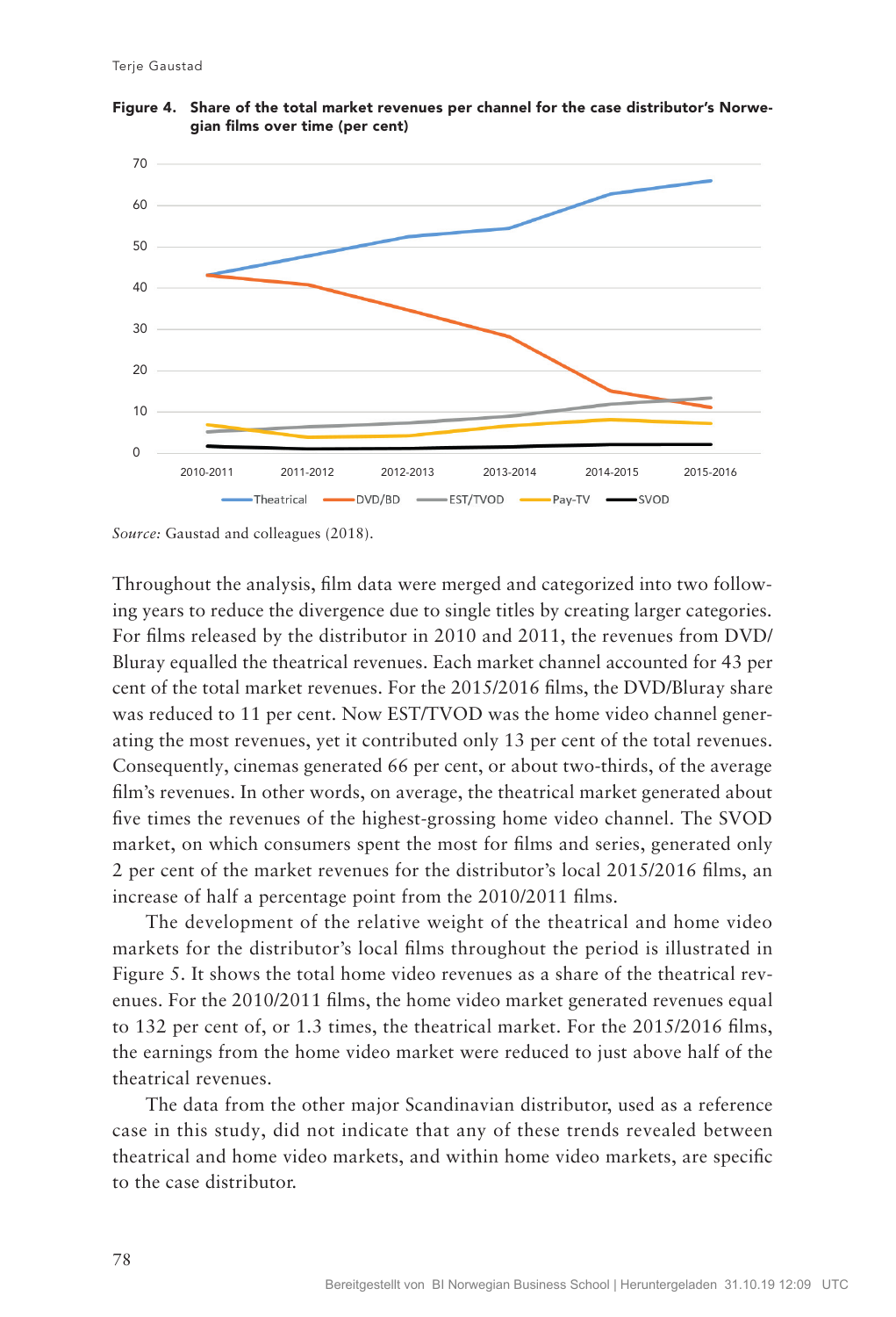Figure 5. Home video revenues generated by the case distributor's films compared with their theatrical revenues (per cent)



*Source:* Gaustad and colleagues (2018).

### Discussion

The technocultural disruption playing out in the home video markets may not seem to have affected cinemas' position in the overall film market. Film consumption in cinemas remained stable throughout a period with otherwise volatile film markets. However, the steady total sales figures may disguise important adaptations to a changing market on micro levels. First, Norwegian cinemas were digitized between 2009 and 2013, allowing cinema operators to programme with greater flexibility. Second, the empirical research shows that the effects of digitization on cinema repertoire include both a blockbuster effect (Elberse, 2013), whereby the most popular films take a larger share of the total market than before, and parts of a long-tail effect (Anderson, 2006), in that the number of unique titles released has increased significantly (Gaustad, 2017). Hence, over the study period, suppliers of local films may have dealt with a theatrical market of a stable size but a changing nature.

Local films' growing dependency on theatrical revenues gives cinema owners a stronger position in any negotiations over the cinema window, even more so if international films follow the same pattern. Reducing the window, either by shortening its period or by limiting its exclusivity<sup>4</sup>, may increase the short-term gains for film suppliers but would also involve great risks in the current market. First, it may significantly reduce the total earnings if audiences leak from cinemas to lower-value home video markets without also notably growing the total home video audience. Second, if it reduces the cinema earnings enough to discourage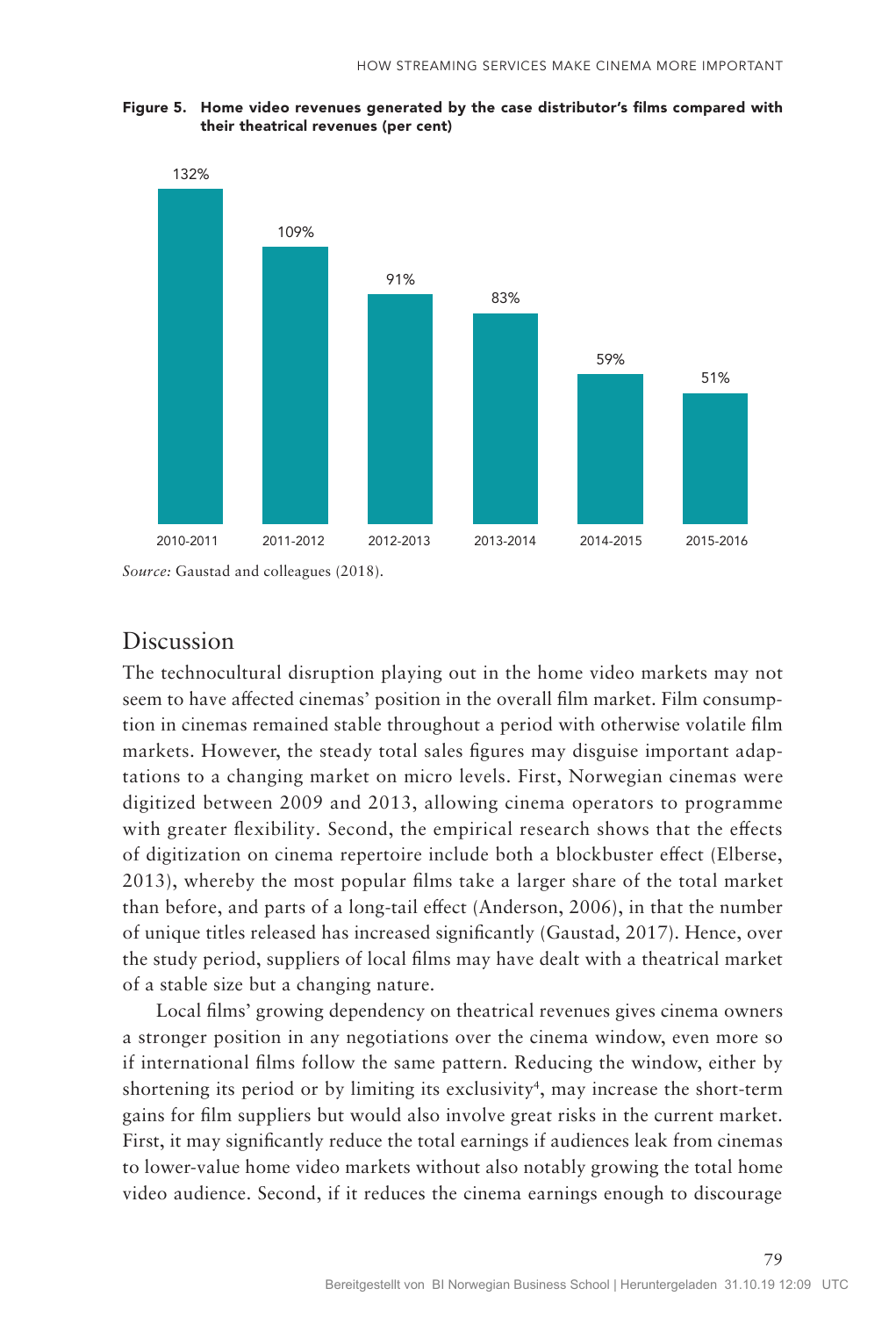investments in cinema maintenance and upgrades, it could indirectly cause longterm harm to film producers and distributors by making audiences' cinema experience less attractive.

In the home video market, there seems to be a mismatch between consumer spending and revenues for local films. Consumers have migrated to SVOD services, while it is the EST and TVOD services that generate revenues for local films. The underlying reason may be that popular SVOD services do not prioritize local films. Their position at the tail end of the windowing cycle reflects, at least partly, their low willingness to pay for local films. Netflix, which became the leading SVOD service in Norway during the period, is known for its effort to build its own brand, which may be achieved more effectively through original series than through licensed films (Wayne, 2018).<sup>5</sup> Consequently, the question may arise for local film producers and distributor of whether they may gain more from withholding their films from SVOD channels. As shown in Figure 3, SVOD services compete with EST and TVOD (as well as DVD/Bluray) in the sense that these are channels through which a film would be available simultaneously. Withholding it from SVOD may therefore direct some more consumption to EST/ TVOD services and, if the SVOD license fees are sufficiently low, possibly generate enough extra earnings to outweigh the forgone SVOD revenues. However, the presence of pirate services may undermine this strategy, as consumers who cannot find a film on their SVOD services may turn to pirate channels rather than EST/TVOD services.

If holding back local theatrical feature films from SVOD services can increase the total revenues, implementing such windowing strategies would make sense for content providers, but it would be paradoxical in terms of cultural policy. On the one hand, it would increase producers' revenues and thus strengthen the incentives to produce more local films, but, on the other hand, it would make local films less accessible to their national audiences. In addition, viewership, regardless of the revenues generated, is a significant part of these films' raison d'être, since Norwegian films, on average, receive about half of their production financing from public sources (Gaustad et al., 2018). Achieving solid viewership for local films is one of the four key Norwegian film policy objectives guiding the allocation of public funding. Having a healthy economy within the national film sector is another (Norwegian Ministry of Culture, 2015). Hence, limiting the audience access to increase the revenues implies an inherent policy paradox, given these objectives.

The drop observed in home video revenues for local films (see Figure 5) presents a challenge for the financing and production of new films and is likely also to affect the type of films being produced. Producers are much more reliant on the theatrical market, and, with a blockbuster market in which "the winner takes all", producers may prioritize large popular projects with the potential to draw wide audiences or small niche projects requiring few market revenues. For blockbuster projects, producers are also reliant on distributors that are willing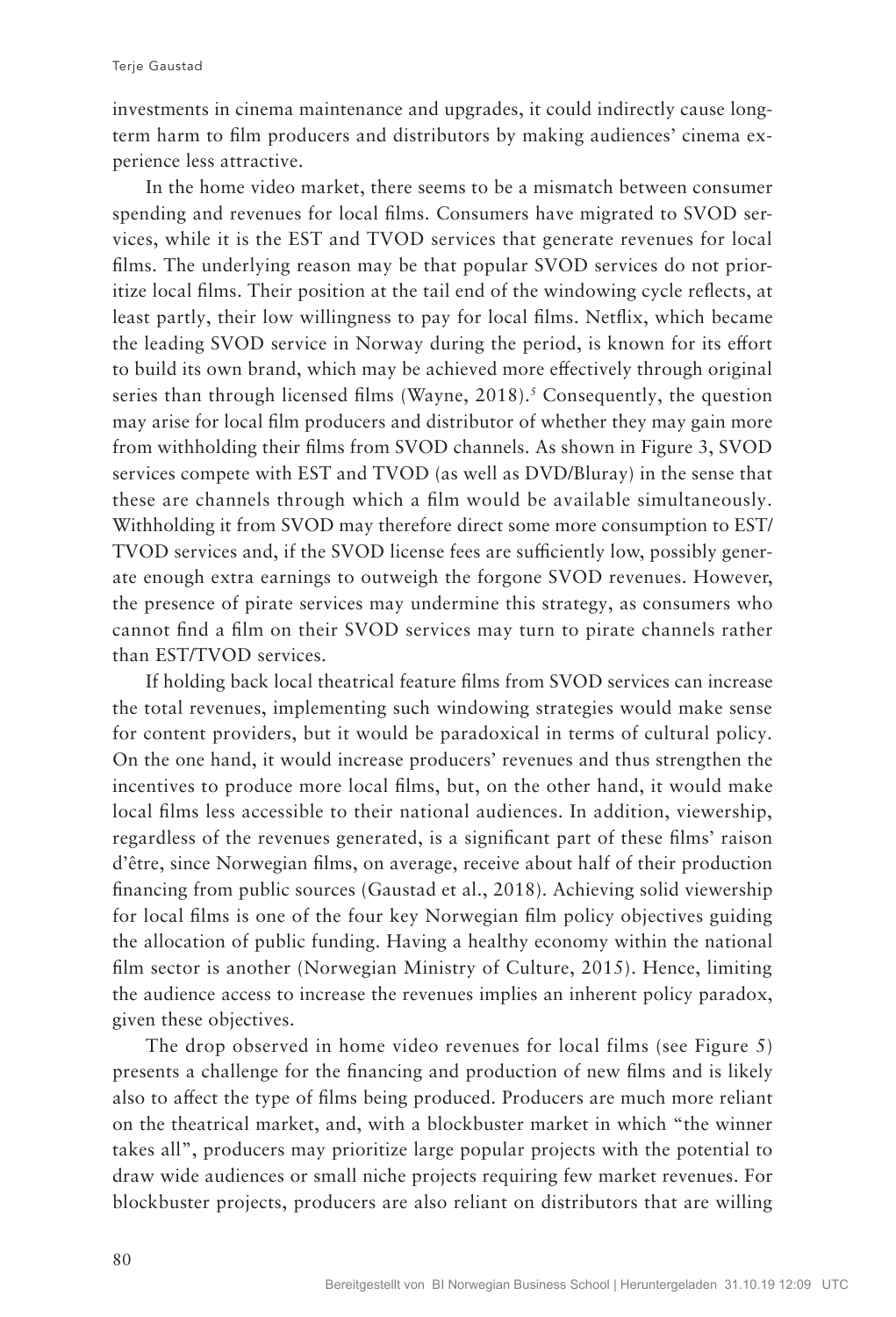and able to make the marketing investments necessary for such wide releases, and, for the niche titles, they need distributors that are able and willing to work effectively with limited resources. An opportunity for further research on the content perspective of the current technocultural shift would be to survey the types of local films released in this period, as this would give us a better picture of how films themselves have changed.

## Conclusion

There has been a major shift in the way in which consumers access films in the Norwegian home video market. Within a period of six years, streaming technology, which at the outset was inferior to DVD and Bluray in terms of quality and other measures of importance to viewers, has outperformed the former home video market channels of choice. These are the trademarks of a disruptive technology (Bower & Christensen, 1995), and companies like Netflix and Amazon have adapted the technology in their disruptive innovation (Christensen et al., 2015) and grown into major global film outlets. As the way in which we consume films changes, feedback effects may also cause changes in the films that we choose to see and eventually the films being produced. These cultural effects of disruptive technology and innovation are best defined as technocultural, describing the interplay between technology and culture (Burger, 1961).

In the context of this technocultural shift, this article investigates the effects of market changes on the supply conditions for local films. It suggests that streaming services are making cinemas more important, as they generate few revenues for local films and therefore make the suppliers of these films more reliant on theatrical revenues.

In the home video market, streaming services for film purchase and rental (EST and TVOD) have become the most important source of revenues for local films, while the audience has mainly migrated to subscription-based (SVOD) services. The low-priced profile making SVOD services attractive to consumers renders them economically negligible for local film suppliers when their content does not support the strategic core and brand of these services (Wayne, 2018). Local content from small markets like Norway typically has a potential audience that is limited by language and culture (Hoskins et al., 1988), which makes it particularly sensitive to the low value created per SVOD viewer. In most cases, it will not benefit from the scale economy opportunities offered by global SVOD services. To support local films, policy makers and industry players may therefore achieve the greatest efficiency by concentrating on cinema and EST/TVOD services, market channels that seem to fit the film format and business models better. This may, however, involve a paradoxical policy trade-off between competing objectives of availability and economies.

The dramatic drop in DVD/Bluray revenues illustrates the market risk of being dependent on the dominant market channels in technocultural dynamic markets.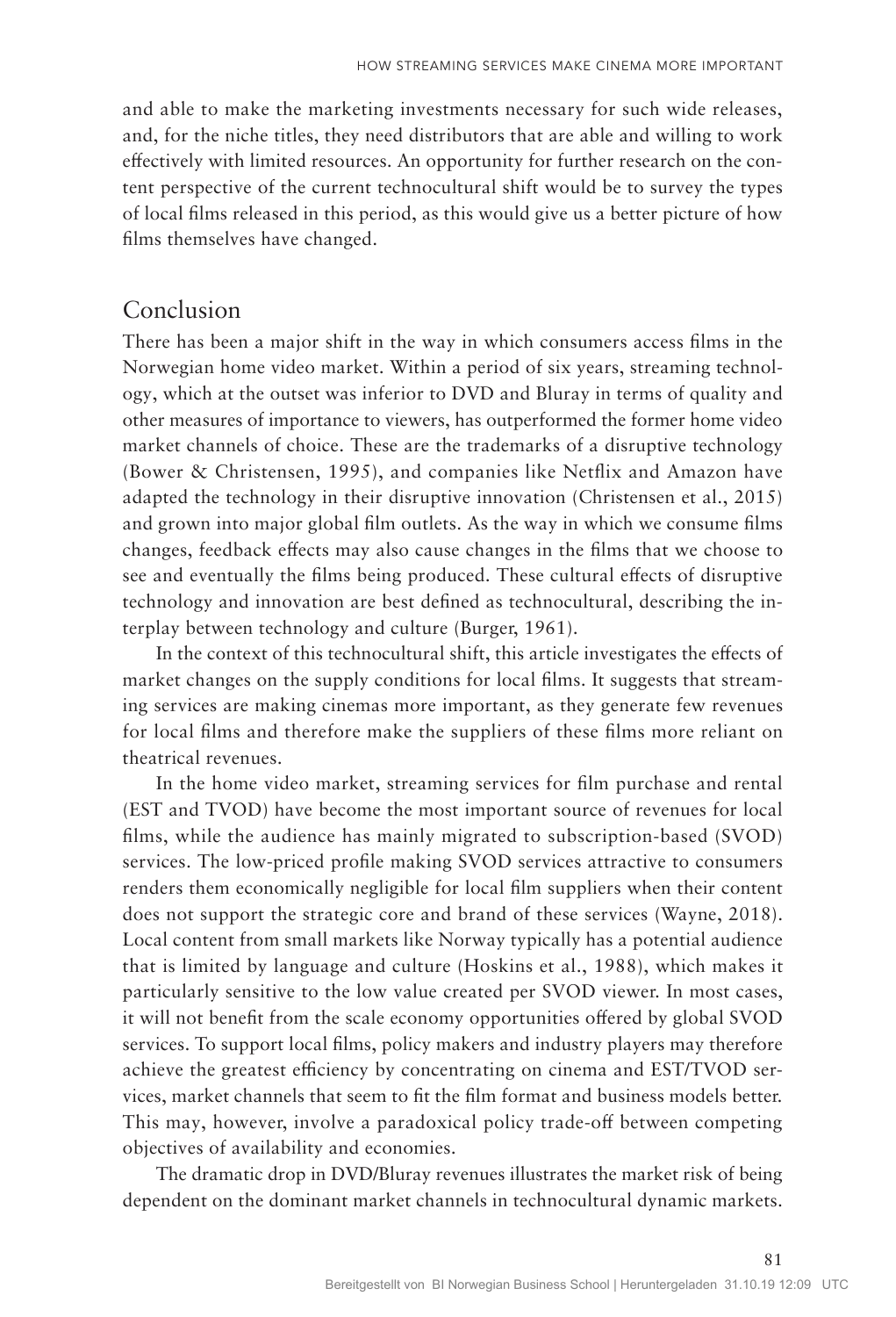Film producers and distributors have lost one of their two "2010 legs" and now rely even more on the theatrical market. This makes not only cinemas but the whole local film industry vulnerable to disruptions in cinema-going behaviour.

Producers and distributors of local films are facing a tougher market with lower revenues. Nevertheless, the demand for and consumption of films and series has never been higher (Statistics Norway, 2018). If some of this consumption can be shifted back to higher-yielding market channels, local content providers may have a much brighter future.

#### Funding

This study was conducted with financial support from the Research Council of Norway [project number 247602].

#### Notes

- 1. Money flows through copyright collectives are also excluded. These move mainly from market channels and carriers of market channels, such as cable and satellite services, to filmmakers via the collectives but represent only about 2 per cent of the market revenues (Gaustad et al., 2018).
- 2. Ad-supported video on demand (AVOD) and premium video on demand (PVOD) are omitted, as these types of services only had a marginal share of the Norwegian home video market for feature films in 2017 (Gaustad et al., 2018). AVOD services are financed by advertising and free to consumers, typically placed at the tail end of the windowing cycle, while PVOD services are similar to TVOD but are placed at the front end of the home video cycle, as they offer films at higher prices simultaneously with or shortly after their theatrical premiere.
- 3. I use "cable TV provider" to include all multichannel video programming distributors (MVPDs), which sell bundles of TV channels and other services via cable, satellite and digital terrestrial broadcasting.
- 4. For example through so-called day-to-date releases, whereby films are released simultaneously in cinemas and on PVOD or EST/TVOD services.
- 5. Netflix has been a significant investor in some Norwegian drama series, such as Lilyhammer and Norsemen, released as "Netflix Originals". If SVOD services should make similar deals for local feature films, the SVOD window would no longer be at the tail end of the release sequence and these films would not fit into the overall pattern for theatrical feature films identified in this case study.

#### References

- Agger, G. & Mortensen, M. (2016). Television drama in the age of media convergence. *Northern Lights*, 14(1): 3-10.
- Ahmed, S. & Sinha, A. (2016). When it pays to wait: Optimizing release timing decisions for secondary channels in the film industry. *Journal of Marketing*, 80(4): 20-38. doi: http://doi.org/10.1509/ jm.15.0484.
- Anderson, C. (2006). *The long tail: Why the future of business is selling less of more*. New York, NY: Hyperion.
- Bai, J. & Waldfogel, J. (2012). Movie piracy and sales displacement in two samples of Chinese consumers. *Information Economics and Policy*, 24: 187-196.
- Baumgarten, P. A., Farber, D. C. & Fleicher, M. (1992). *Producing, financing and distributing film: A comprehensive legal and business guide*. New York, NY: Limelight Editions.
- Benjamin, L. (2017). Release windows and revenue streams. In J. E. Squire (ed.), *The movie business book* (4th ed., pp. 329-352). New York, NY: Routledge.
- Bower, J. L. & Christensen, C. M. (1995). Disruptive technologies: Catching the wave. *Harvard Business Review*, 73(1): 43-53.
- Burger, H. G. (1961). Technoculture. *Technology and Culture*, 2(3): 260-261. doi: http://doi. org/10.2307/3101029.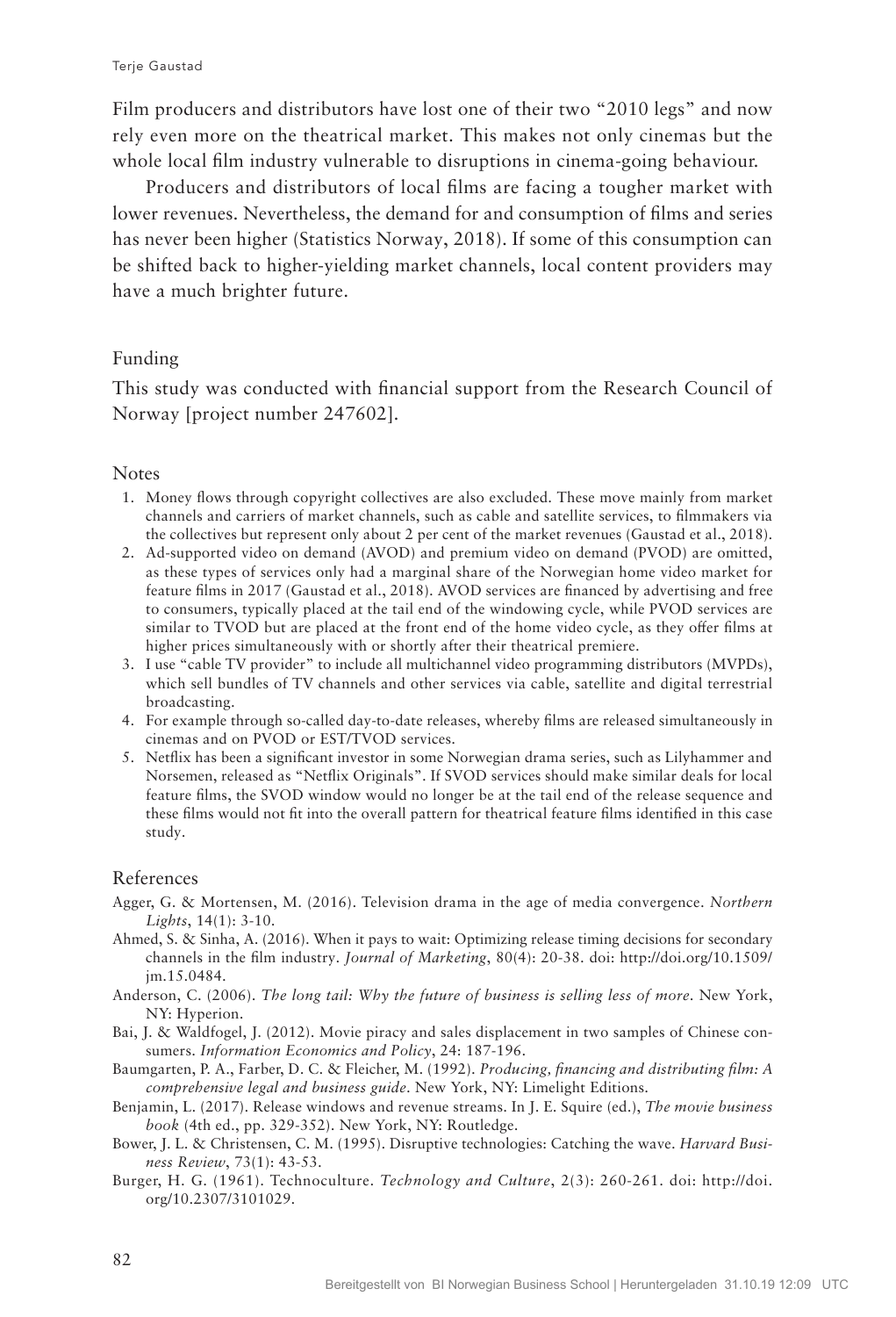- Caves, R. E. (2000). *Creative industries: Contracts between art and commerce*. Cambridge, MA: Harvard University Press.
- Christensen, C. M., Raynor, M. & McDonald, R. (2015). What is disruptive innovation? *Harvard Business Review*, 93(12): 44-53.
- Coase, R. H. (1937). The nature of the firm. *Economica*, 4(4): 386-405.
- Commons, J. R. (1934). *Institutional economics*. Madison, WI: University of Wisconsin Press.
- De Vany, A. S. & Walls, W. D. (2007). Estimating the effects of movie piracy on box-office revenue. *Review of Industrial Organization*, 30(4): 291-301. doi: http://doi.org/10.1007/s11151-007-9141-0.
- Doyle, G. (2016). Digitization and changing windowing strategies in the television industry: Negotiating new windows on the world. *Television & New Media*, 17(7): 629-645. doi: http://doi. org/10.1177/1527476416641194.
- Elberse, A. (2013). *Blockbusters: Hit-making, risk-taking, and the big business of entertainment*. New York, NY: Henry Holt & Company.
- Elberse, A. & Eliashberg, J. (2003). Demand and supply dynamics of sequentially released products in international markets: The case of motion pictures. *Marketing Science*, 22(4): 329-354.
- Eriksson, P. & Kovalainen, A. (2008). *Qualitative methods in business research*. London: SAGE.
- Film & Kino. (2018). *Yearbook 2017*. Retrieved from https://www.kino.no/incoming/article1294921. ece. [accessed 2018, August 14].
- Finney, A. & Triana, E. (2015). *The international film business: A market guide beyond Hollywood* (2nd ed.). New York, NY: Routledge.
- Gaustad, T. (2009). Sweetening the deal: To what extent can public funding attract private film investors? *Nordicom Review*, 30(2): 179-197.
- Gaustad, T. (2013). *Creating the image: A transaction cost analysis of joint value creation in the motion picture industry*. Oslo: BI Norwegian Business School.
- Gaustad, T. (2017). Det smale mangfoldet: kinomarkedet etter digitaliseringen [Narrow diversity: The theatrical market after digitization]. *Praktisk Økonomi & Finans*, 33(2): 203-219.
- Gaustad, T., Theie, M. G., Eidsvold-Tøien, I., Torp, Ø., Gran, A.-B. & Espelien, A. (2018). *Utredning av pengestrømmene i verdikjeden for norske filmer og serier* [Narrow diversity: The theatrical market after digitization]. Oslo: Menon Economics.
- Hadida, A. L. (2009). Motion picture performance: A review and research agenda. *International Journal of Management Reviews*, 11(3): 297-335.
- Haimoff, I. (2017). Studio accounting. In J. E. Squire (ed.), *The movie business book* (pp. 353-368). New York, NY: Routledge.
- Hennig-Thurau, T., Henning, V., Sattler, H., Eggers, F. & Houston, M. B. (2007). The last picture show? Timing and order of movie distribution channels. *Journal of Marketing*, 71(4): 63-83.
- Hennig-Thurau, T. & Houston, M. B. (2019). *Entertainment science: Data analytics and practical theory for movies, games, books, and music*. Cham: Springer.
- Hennig-Thurau, T., Houston, M. B. & Walsh, G. (2006). The differing roles of success drivers across sequential channels: An application to the motion picture industry. *Journal of the Academy of Marketing Science*, 34(4): 559-575.
- Herz, B. & Kiljański, K. (2018). Movie piracy and displaced sales in Europe: Evidence from six countries. *Information Economics & Policy*, 43: 12-22. doi: http://doi.org/10.1016/j.infoecopol.2018.02.001.
- Hoskins, C., Mirus, R. & Rozeboom, W. (1988). Reasons for the US dominance of the international trade in television programmes. *Media*, Culture & Society, 10: 499-515.
- Kanzler, M. & Talavera, J. (2018). Public funding for film and audio-visual works in Europe: Key industry statistics 2010-2014. In P. C. Murschetz, R. Teichmann & M. Karmasin (eds.), *Handbook of state aid for film: Finance, industries and regulation* (pp. 153-174). Berlin: Springer.
- Lehmann, D. R. & Weinberg, C. B. (2000). Sales through sequential distribution channels: An application to movies and videos. *Journal of Marketing*, 64(3): 18-33.
- Litman, B. R. (1998). *The motion picture mega-industry*. Needham Heights, MA: Allyn & Bacon.
- MedieNorge. (2018). Antall lisenser, lisenspris og lisensinntekter [Number of licenses, license fees and license revenues]. Retrieved from http://www.medienorge.uib.no/statistikk/medium/tv/126. [2018,August 14].
- Murphy, A. D. (1995). *The basic loop*. Published by the author through the Peter Stark Producing Program, School of Cinema-Television, University of Southern California. Los Angeles, CA.
- Murschetz, P. C., Teichmann, R. & Karmasin, M. (2018). Why study state aid for film? A necessary clarification. In P. C. Murschetz, R. Teichmann & M. Karmasin (eds.), *Handbook of state aid for film* (pp. 1-22). Berlin: Springer.